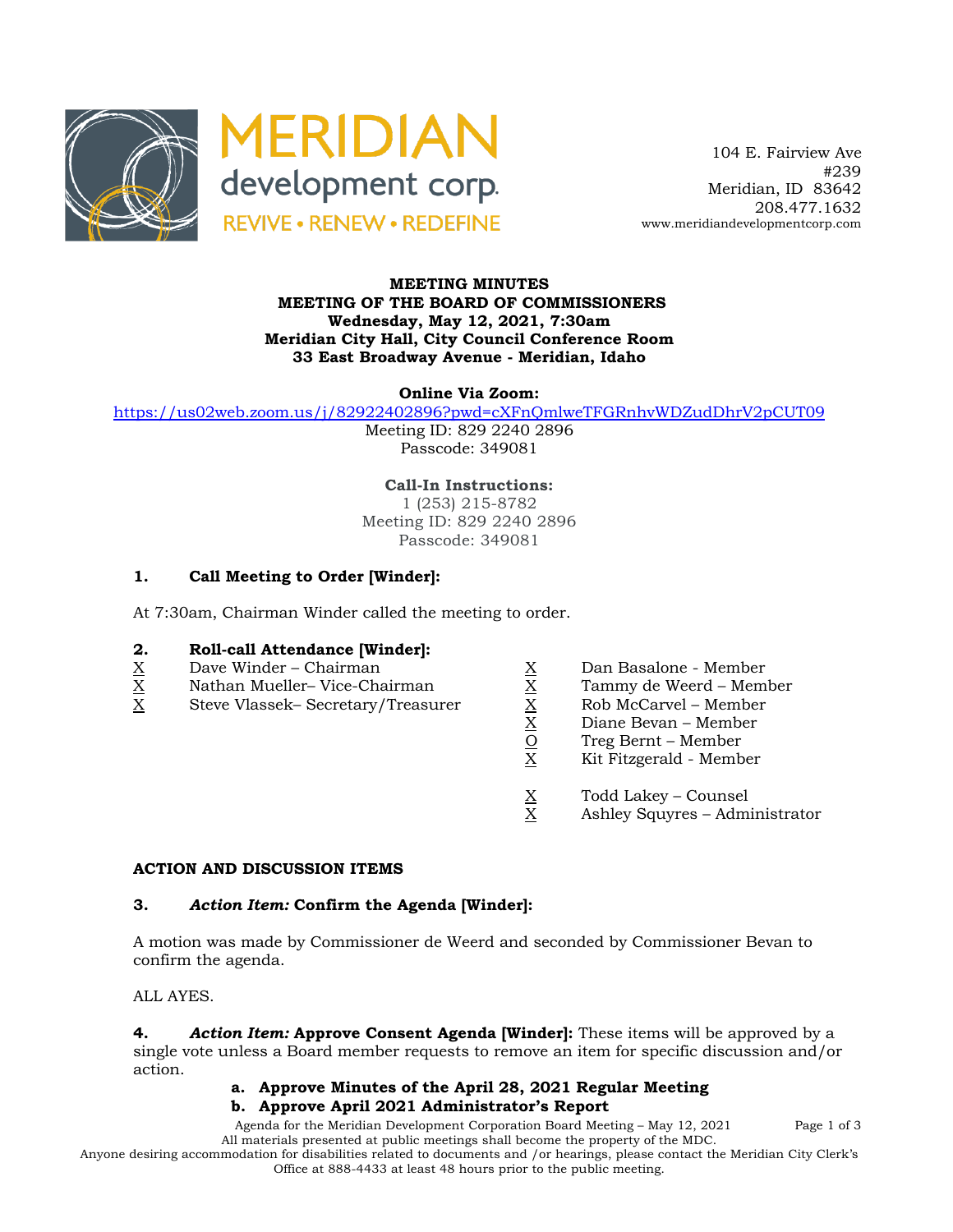A motion was made by Commissioner Bevan and seconded by Commissioner Vlassek to approve the consent agenda.

ALL AYES.

# **5.** *Discussion and Possible Action Item***: Legislative Update [David Lehman]**

David Lehman discussed the end of session updates with the board which included HB389, the new property tax bill. The Governor has until the end of the day to sign the bill or veto.

#### **6.** *Action Item:* **Consideration of approval regarding the MODIFIED Elam and Burke scope of work for the following urban renewal related activities: 1) the second deannexation of the Downtown Plan; 2) the Union District amendment and new plan; 3) the creation of the Ten Mile to Linder Urban Renewal District; and 4) the creation of the Northern Gateway Urban Renewal District and corresponding resolution 21-020 (Squyres)**

Squyres described why Items 6, 7, and 8 needed to be modified as the properties that will be deannexed and annexed into the Union District have changed since the original scopes were approved. While the costs are not changing, the financial responsibility for the de-annexation will be under MDC now. Squyres had the consultants update their scopes to ensure transparency. A motion was made by Commissioner McCarvel and seconded by Commissioner Mueller to approve the Elam and Burke scope of work.

ALL AYES.

#### **7.** *Action Item:* **Consideration of approval of the MODIFIED Civil Survey task order for the survey and boundary work needed for the following urban renewal related activities: 1) the second deannexation of the Downtown Plan; 2) the Union District amendment and new plan; 3) the creation of the Ten Mile to Linder Urban Renewal District; and 4) the creation of the Northern Gateway Urban Renewal District and corresponding resolution 21-021 (Squyres)**

Squyres presented the modifications to the board. A motion was made by Commissioner Vlassek and seconded by Commissioner McCarvel to approve the Civil Survey scope of work.

ALL AYES.

#### **8.** *Action Item:* **Consideration of approval of the MODIFIED cost-share memorandum of agreement between Meridian Development Corporation and the City of Meridian for the following urban renewal related activities: 1) the second deannexation of the Downtown Plan; 2) the Union District amendment and new plan; 3) the creation of the Ten Mile to Linder Urban Renewal District; and 4) the creation of the Northern Gateway Urban Renewal District and corresponding resolution 21-022 (Squyres/Lakey)**

Squyres reviewed the modifications in the MOA which shifted the financial responsibility of the annexation into the Union District onto MDC versus the City as originally discussed with the previous project. A motion was made by Commissioner McCarvel and seconded by Commissioner de Weerd to approve the modified cost-share MOA.

# ALL AYES.

## *9. Action Item:* **Consideration of approval of the Second Amendment to the Meridian Revitalization Plan Urban Renewal Project (also referred to as the Downtown District) to deannex certain parcels and corresponding resolution 21-023 (Meghan Conrad)**